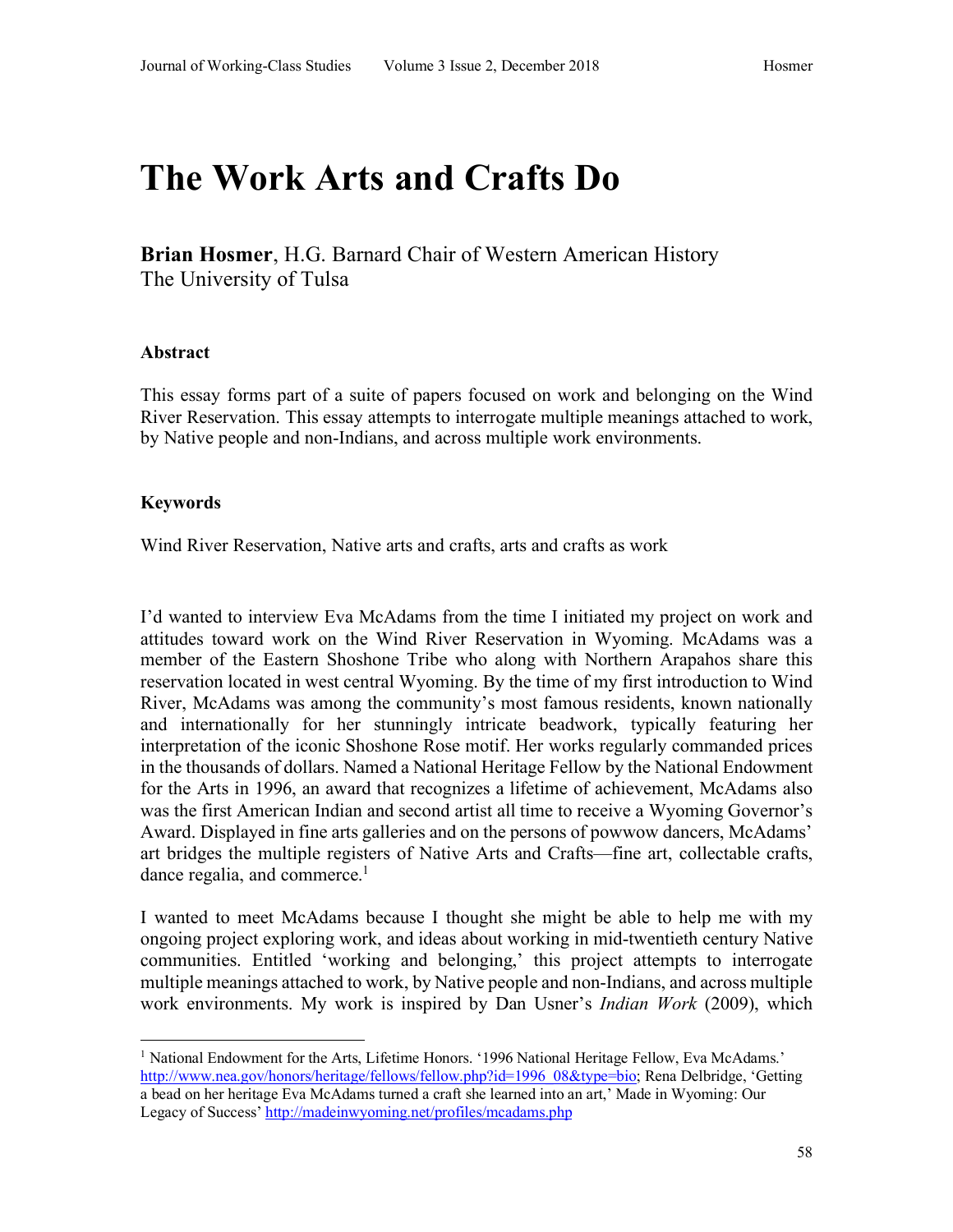explores these issues in a compelling fashion, Alexandra Harmon's *Rich Indians* (2010), as well as a whole body of ethnohistories of economic change and Native culture, some of which are compelling studies by Jessica Cattelino 2008), Paige Raibmon (2005), and Colleen O'Neill (2005 & 2004). Scholarly studies of Indian Arts and Crafts are a bit outside my core interests, but I've benefited from groundbreaking work by Kathy M'Closky (2002), Erika Bsumek (2008), Clyde Ellis (2003), Brenda Child (2014), Jenny Tone-Pah-Hote (2013) and so many others.

Working and belonging contributes to these discussions by focusing not only on where and how native people work, but what they say about it. Work, it seems, can be understood as integrative and as alienating, as promoting individual achievement and interests and as oriented toward community. In this fashion, the practice of work, how it is organized, who works (and who doesn't) and how working (one's own and that of others) is described, speaks to the importance of laboring to community. To complicate further, assessments of working carry considerable weight in reservation contexts, where systemic characterizes conditions in some places, but where assumptions of an incongruity between Indians and working carry cultural connotations, as well as fiscal and economic.<sup>2</sup>

So, I wanted to speak with Eva McAdams and learn something of the significance of 'art work' for Wind River and Indian communities at mid century. I wanted to learn something about associations between art and crafts, as cultural and aesthetic expressions, and as sources of material remuneration. I'm curious about the work that arts and crafts 'do'—to producers and consumers, and for observers and academics. I wanted to think more deeply about relief programs and the development of arts work, and about efforts—led by Indians and non-Indians—to promote and market crafts. Can we see arts and crafts as a job, as a hobby, as an avocation, as relief work? Can we detect any sense of meaning from the context in which art is produced, by whom and for whom? Why does it matter if arts and crafts are produced for marketplaces rather than for friends and family members? How can working for art, or the production of tribal or cultural arts, be an instrument of community belonging? Do Indians who produce arts and crafts, or participate in crafts production, become connected to community in meaningful ways?

Mostly though, I wanted to hear a renowned artist reflect upon her own career. I wasn't disappointed.

'I think I must have started when I was about seven years old. My grandmother, Mary Washakie, taught me how.' One summer, she 'decided that I would learn how to bead work. And she sat me down, I was not allowed to go out and play with the

<sup>&</sup>lt;sup>2</sup> This essay is one of a suite of papers on 'Working and Belonging, on Wind River,' that includes "Dollar a Day and Glad to Have it': Work Relief on the Wind River Indian Reservation as Memory,' pp. 283-307 in *Native Pathways*; 'Working and Between-Ness, pp. 237-250 in James Joseph Buss and C. Joseph Genetin-Pilawa, eds., *Beyond Two Worlds: Critical Conversations on Language and Power in Native North America* (Albany: SUNY Press, 2014); '*The Wyoming Indian*: Indian New Deal Political Art,' in Padraig Kirwan and David Stirrup, eds., *The Art of Resistance and Resurgence*, edited by, (Forthcoming: Routledge Press). In-progress essays look at 'Indian Work is Cooperative Work,' and farming and ranching associations and programs at mid-century.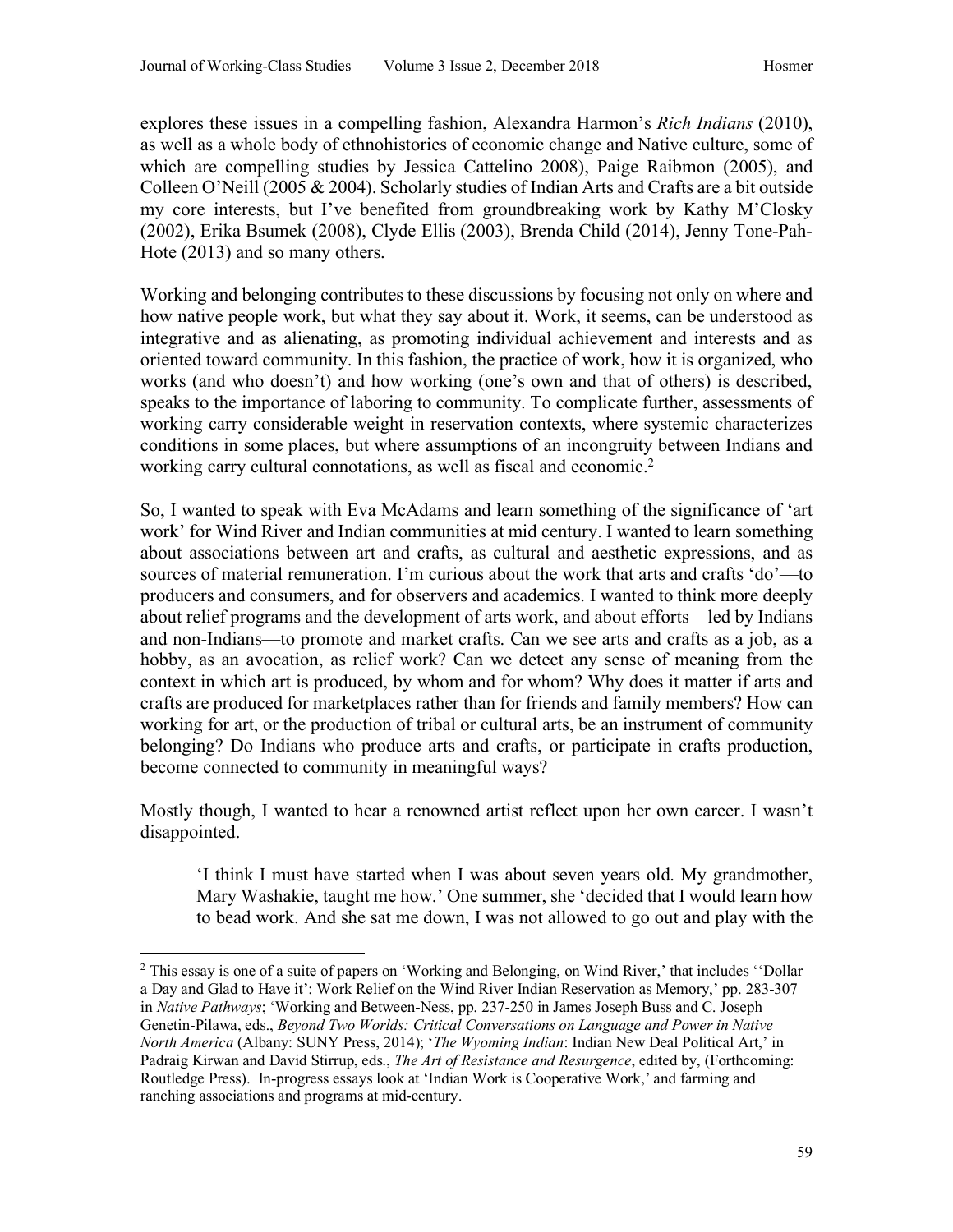other children. I wanted to. I was very active. But she insisted that I sit down and learn how to do bead work, which I didn't want to do. So I sat down and learned how to do the bead work; and she was a very strict teacher.'

On one occasion, young Eva found a way to speed up her work by tying her knots on the underside of moccasins. Forced to untie an entire string, Eva asked her grandmother for an explanation.

' "Because it snags the white ladies' stockings if they buy the moccasins,'' she remembered, And, 'I thought, well I could care less about the damn white ladies' stockings.<sup>3</sup>

Upon some additional reflection McAdams offered this:

'I was much too young, I feel now, to start on something like that.. . .But it's something that I was glad—after I grew up and got married that I was glad that I did because that's the way we put a bean on the table.'

Put a bean on the table. This was an interesting phrase to me, particularly as it—or similar sentiments—dominated our discussions about bead work. Eva McAdams recalled that after she and her husband Alfred 'Dutch' McAdams acquired a piece of land, became small scale ranchers(something they did for decades) and started a family, 'we cleared sage brush and the rocks and had our little kids along. . . .and then I'd go in and tend to the family and then I'd sit up and sew until about two and doing necklaces and maybe little moccasins if I had the buckskin. And that was how we put the bean on the table because everything we got went back into the ranch. . . .Every time I sold something, I put a dollar or two away in a little fund so when school time came by we have enough money to buy school clothes and school supplies.' But still, even after winning awards, McAdams recalled

'I had no thanks in my heart for my grandmother teaching me that. . .I had bitter feelings about the way I was taught.. . So I had no thanks for her.' 4

'I didn't like it; I didn't appreciate it. I guess it has really saved me and my family because that's how we were able to raise our little family was with the damn bead work.' <sup>5</sup> 'I've had a hard life and the beadwork really helped.'

There is more to say about McAdams, who died in 2010 at the age of 82. But for now, I'd like to think about working for arts and crafts and the work that arts and crafts do—and what I think this may mean. Arts and crafts work is a complex phenomenon, operating as it did within and across a series of binaries: relief and enterprise, wage labor and cultural production, assimilation alongside self-determination, community and individuality. Arts and crafts represent work in that they are products of human labor that transform materials into objects of aesthetic and cultural value. These transformations are the work of muscle

<sup>&</sup>lt;sup>3</sup> Eva McAdams, interviewed by Brian Hosmer and Elaine Elliott, 18 August 2005. Transcript and recording in possession of author.

<sup>4</sup> Ibid.

<sup>5</sup> Ibid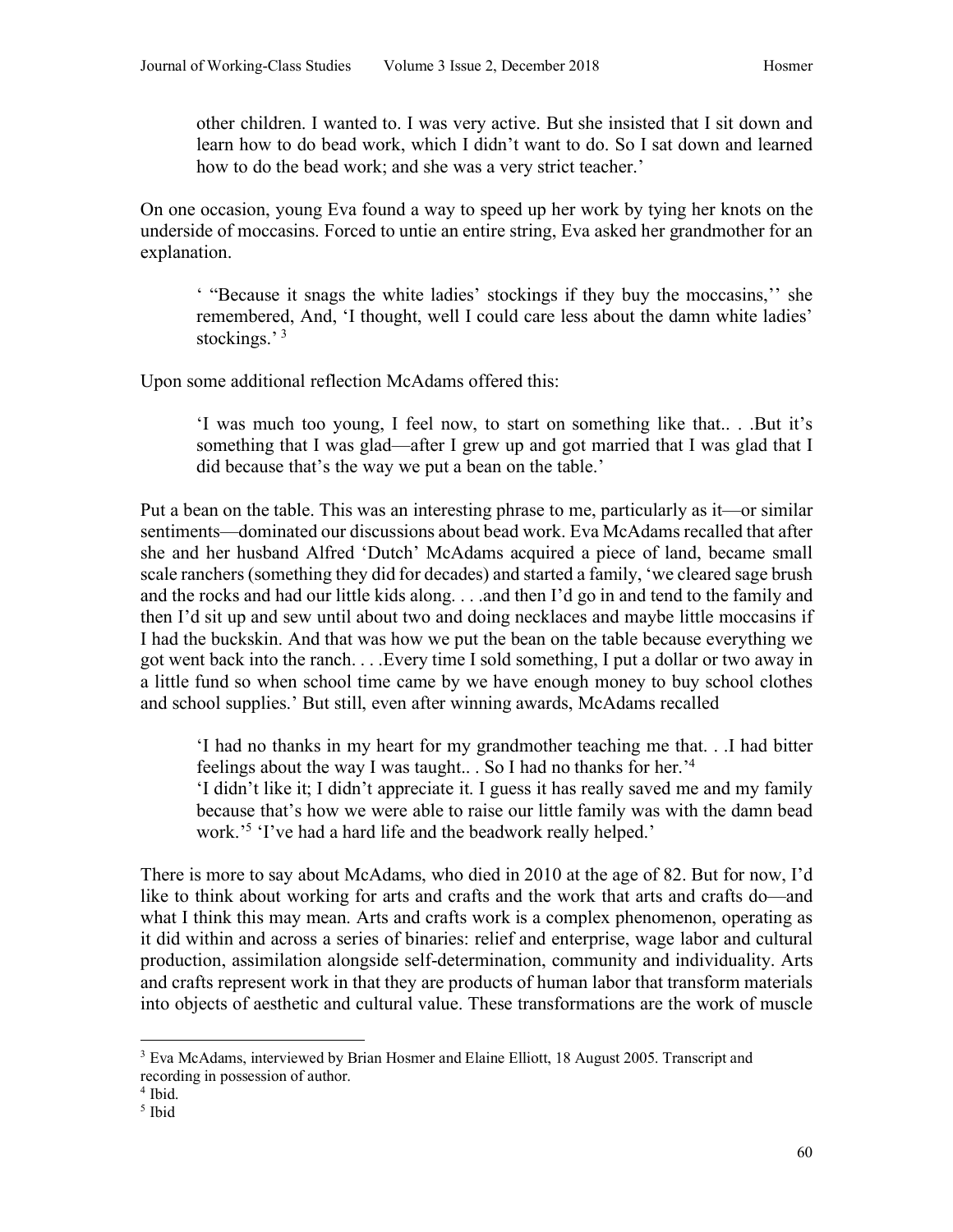and sinew, eye and ear, hand and finger. But also of thought—arts and crafts are ideas made manifest. Sometimes, arts and crafts are work in the sense that ideas and ability are exchanged for other things of value, thus linking this work with labor performed in other contexts. Arts and crafts workers put that bean on the table. Work also holds cultural significance as in 'sturdy work ethic' and perhaps the inculcation of capitalist ethos, or as foundational to certain varieties of modernity. Thus invested with moral and ethical significance, work is understood to be foundational to individual character, essential to the health and functioning of community, society and nation.

Inculcating habits of work is also a form of work. In schools and churches, across and between empires, work ethic is promoted and valued. In this sense, work *can* be seen as socially and culturally integrative—as a means toward belonging and contributing—by promoting a sturdy work ethic among those presumed lacking in the same. In that sense, it is an instrument of colonialism carried out via the work of voluntary societies, groups, organizations and individuals. Finally, and just as inculcating work ethic is a form of work, so too does art perform work of its own. Arts and crafts do things, they act upon people in certain ways, and can be expected to do so. This means that the promotion and display of arts and crafts can be seen to act upon the craftsperson but also upon the broader society. Maybe this is what motivates me to think of working for art, working on art, working with art, and the work that arts and crafts perform.

#### **I.**

As is turns out, some of these basic principles had come into play just when Eva McAdams was learning her craft. Welfare agencies on Wind River employed her great aunt Eva Washakie as teacher, and then director, of various arts and crafts projects. In monthly school reports for September and October 1934, Visiting Teacher at Large Laura Dester reported on the work that relief performed for Arapaho and Shoshone women. It broke 'down the barrier between the home and school, <sup>'6</sup> she wrote, so that 'the mothers [are now] showing an interest in school affairs.' It promoted health and hygiene, a Girl Scout troop dubbed 'Sacajawea,' courses in typing, shorthand, and advice on breaking the cycle of debt to local traders. 'The work for women is essential both economically and socially,' Dester reported, 'they need the money for the maintenance of their homes and they need an occupation to give them new interests. It is a well known fact that many of our Indian women spend their leisure time at the 'games.'7

Arts and crafts work was central to relief efforts but fully integrated into broader agendas (O'Neill 2012). By the fall of 1934, Eva Washakie was tasked with reviving Shoshone beadwork designs assumed to be 'almost lost.' The next year, she became 'Assistant and Teacher of Arts and Crafts at the government day school,' and on a project now fortified

 <sup>6</sup> Laura Dester, Visiting Teacher at Large, 'Monthly School Report for September 1934,' NARA, RG 75, CCF, Shoshone, Box 3, File 00-34-032.

<sup>7</sup> Laura Dester, Visiting Teacher at Large, 'Monthly School Report for October 1934, RG 75, CCF,

Shoshone, Box 3, File 63136-34-032; Laura Dester, Visiting Teacher at Large, 'Monthly School Report for July 1935. NARA RG 75, CCF, Shoshone, Box 3, File 00-35-032.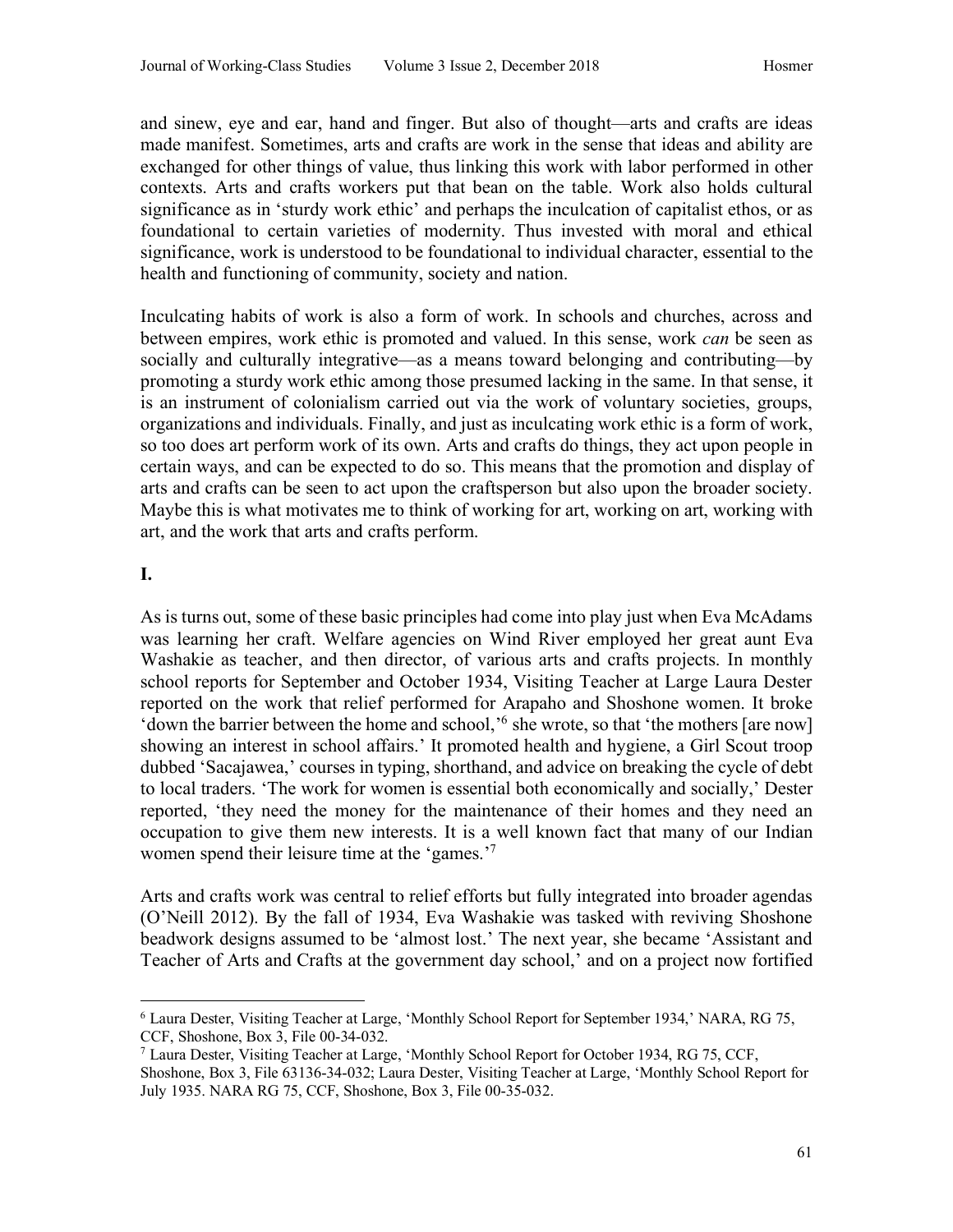with Federal Works Progress Administration (WPA) funds.<sup>8</sup> By 1936, Eva and sister Elizabeth had emerged as the principals in a WPA sponsored tanning project where groups of women 'skinned the deer and we have the meat in the storage to be used for relief families,' with 'hides. . . tanned by the women and buckskin garments. . . made in the WPA work room.' The tanning project, Dester reported, 'appeals to many of our older women,' who 'are making buckskin garments which will be agency property. The work certainly has had an appeal for the older women and at the same time is interesting young girls in learning how to tan hides and leather work.'<sup>9</sup>

These projects operated within a much broader context of relief work at Wind River that included conservation camps run by the Indian Emergency Conservation Work (Civilian Conservation Corps-Indian Division)<sup>10</sup>, agricultural cooperatives administered jointly through the Soil Conservation Service and Bureau of Indian Affairs, and various other building, educational and conservation projects. In most circumstances, relief encompassed multiple objectives, from mitigating the worst effects of dire poverty, to transforming reservation environments and including more ambitious efforts to leverage relief funds into economic activities of a more permanent nature. They were geared toward transforming bodies and minds, and focused, often, upon perceived capacities of Indian workers. Leo Cottonoir, Eastern Shoshone, embodied the perceived benefits of work relief in an essay entitled 'What the IECW has done for the Indian,' which earned an award. Cottonoir, a camp worker and the supervisor, reflected on 'a new hold and outlook in life.' The Indian worker, 'has gained a new confidence. He has shown he can do good work and in turn our government has shown it is striving to help the Indian get ahead, to boost him where he shows he deserves it.'11

But if relief was supposed to stimulate the mind by engaging the hands and eyes, WPA wages were low (\$40 per month), and Indian women workers were paid in kind, as often as in cash.12 Dester recognized the potential problem where 'any permanent plan for the future of young people on the reservation will have to include some training and employment for the girls [as] Riverton and Lander are small and have very little to offer for employment for girls' other than the occasional and less desirable work as domestics.<sup>13</sup> As if on cue, Eva Washakie resigned her first appointment as arts and crafts teacher after barely a month. Dester took it as a blow. 'Eva Washakie's resignation as Arts and Crafts Teacher, has been a serious occurrence this month. It has made us all feel we did not give Eva the cooperation, which she should have had. She came here young and enthusiastic and aspired to do much for her people. She wants to stay home for the remainder of the

 <sup>8</sup> Laura Dester, Visiting Teacher at Large, 'Monthly School Report for October 1935, NARA RG 75, CCF, Shoshone, Box 3, File 3226-36-032.

<sup>&</sup>lt;sup>9</sup> Laura Dester, Visiting Teacher at Large, 'Monthly School Report for February 1936. NARA, RG 75, CCF, Shoshone, Box 3, File 1149-37-032.

<sup>&</sup>lt;sup>10</sup> https://www.archives.gov/publications/prologue/2016/summer/ccc-id.html

<sup>&</sup>lt;sup>11</sup> Leo Cottonoir, 'What the IECW has done for the Indian,' *The Tattler*, 15 February 1936. NARA, Rocky Mountain Branch. RG 75, General Correspondence Files, 1890-1960. Box 79.

<sup>&</sup>lt;sup>12</sup> Laura Dester, Visiting Teacher at Large, 'Monthly School Report for November 1935, NARA RG 75, CCF, Shoshone, box 3, File 00-35-032.

 $13$  Ibid.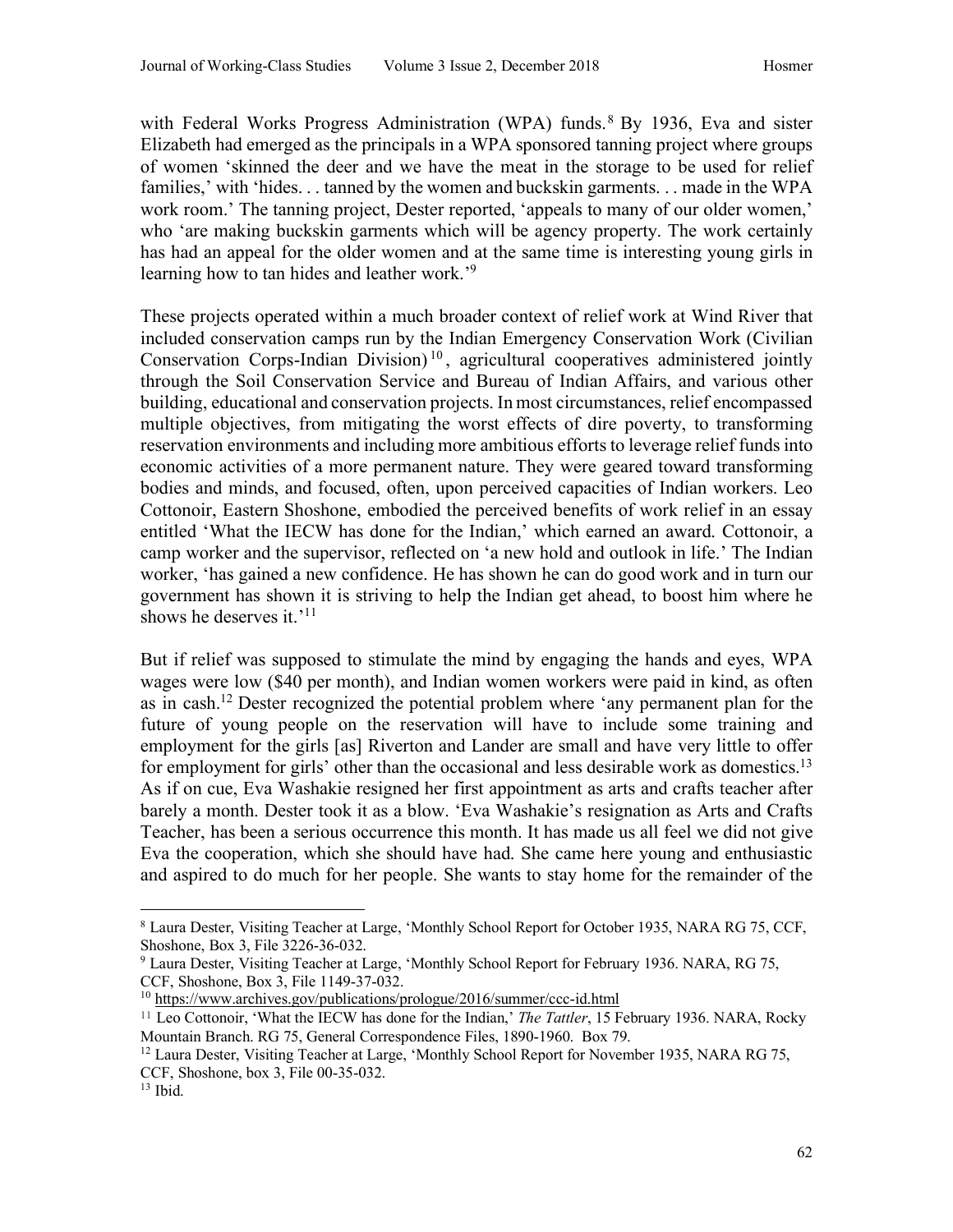year as she wants to help her parents build a larger house. Both Eva and her parents have been in to see me and I feel that Eva will continue to work here, but needs time to find herself. The family has had considerable trouble.<sup>'14</sup>

When she returned in 1935, it was to a more ambitious set of programs oriented around a sewing project transforming surplus material into curtains, bed spreads, and sheets, all to be used at the government hospital in Ft. Washakie, and dresses and slips made from Red Cross donations, distributed to women as a form of relief. By this time, projects reached into the schools because wrote Dester, 'the primary motive is to develop a community project with local leaders.' Under the direction of 'a former Carlisle student. . . overseeing the sewing,' the project now boasted 'Shoshones and Arapahoes, full bloods and mixed bloods, all taking part in the work.' Work exerted power. It overcame conflict between segments of the complex Wind River communities, and trained leaders. 'Eva Washakie is doing very well in her work as Assistant and Teacher of Arts and Crafts at the government day school,' read this report. 'She is, however, the only Shoshone girl who holds any position of leadership.' This concerned Dester who advised that 'She should have college training,' and in the margins 'Why not her? She both needs & deserves it?' 'Sure does' wrote a person identified only as 'T.' 15

There is little evidence that Eva Washakie attended college, or received the kind of training that might enable her to assume management of arts and crafts work. The work that relief did was of one type, but not another.

Reports of Women's WPA projects offer insights into ways the *language of work* shaped conceptualizations of arts and crafts efforts (Usner 2009). When Henrietta K. Burton of the Extension Division visited Wind River in 1940, she observed a comprehensive set of projects that included sewing and hide tanning projects, training in domestic work, instruction on home making and food preparation, child care and general education, and a WPA mattress making project. Effects were noticeable—and highly gendered. While Indian men supposedly resented 'the budgeting of time, money, and strength' because 'it interferes with their complacency and their ideas of leisure and enjoyment,' women 'seem to welcome the idea of working on plans that are definite.' Wind River women 'are interested in being busy with things they can do with their hands.<sup>'16</sup> Many of these projects, like mattress making, had expressions on reservations other than Wind River (O'Neill 2005, & 2012, Hosmer 2004).

# **II.**

The focus of work projects on Wind River band to shift in the late 1930s, and gradually very gradually—came to differentiate between relief and rehabilitation on the one hand,

<sup>&</sup>lt;sup>14</sup> Laura Dester, Visiting Teacher at Large, 'Monthly School Report for October 1934.' RG 75, CCF, Shoshone, Box 3, Folder 63136-34-032.

<sup>&</sup>lt;sup>15</sup> Laura Dester, Visiting Teacher at Large, 'Monthly School Report for December 1934, NARA RG 75, CCF, Shoshone, box 3, file 00-35-032.

<sup>&</sup>lt;sup>16</sup> Supervisor's Field Report, Wind River Agency, Fort Washakie, Wyoming. February 12 to March 30, 1940. NARA RG 435, Entry 26, Box 9.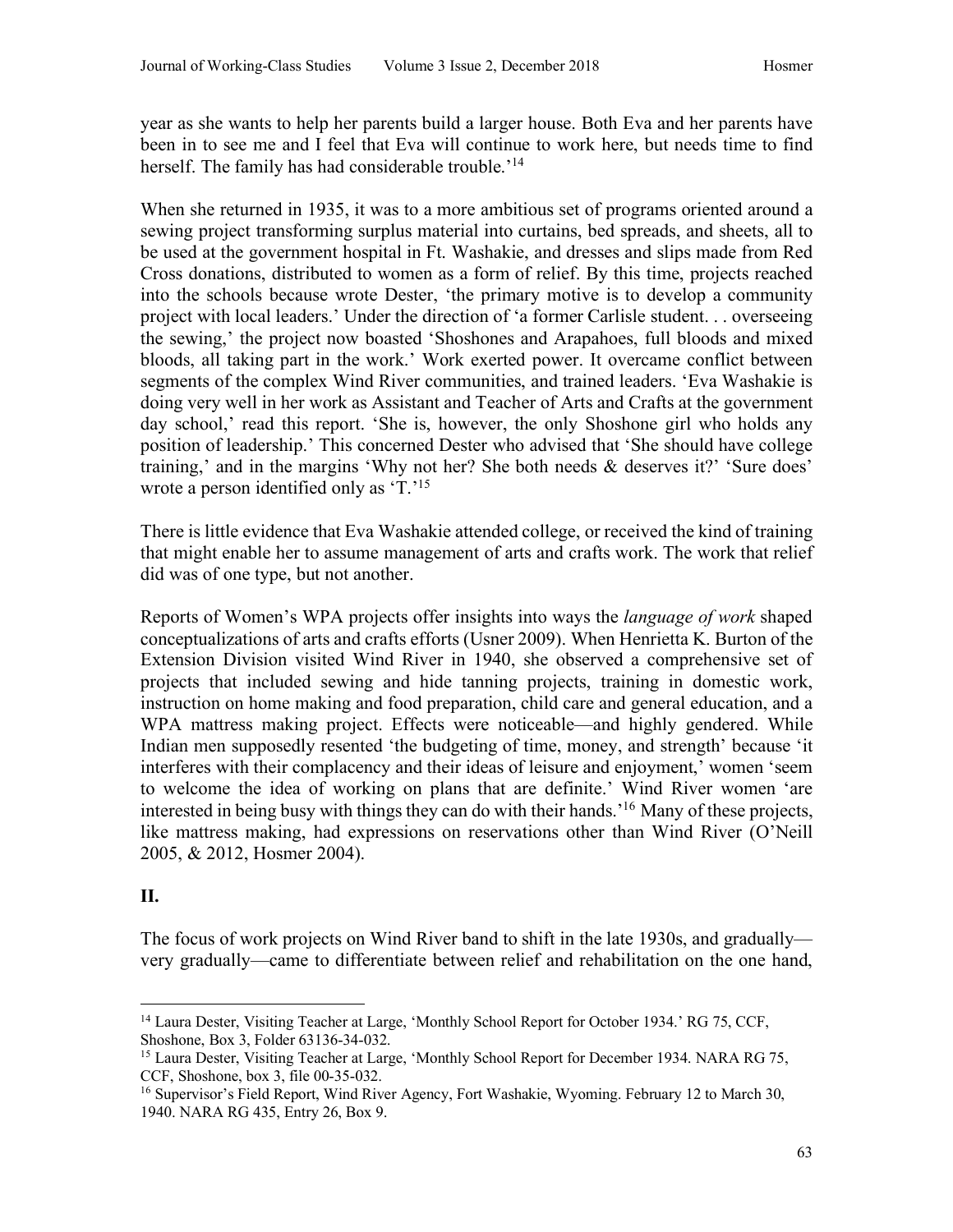and arts and crafts on the other. The creation of the Indian Arts and Crafts Board in 1937 provided additional impetus for this change in direction by nurturing 'traditional' arts and crafts, for cultural purposes and sale (McLerran 2012; Schraeder 1983; Tone-Ha-Pote 2013). Finances also mattered. In April of 1941 State WPA administrator L.G. Flannery terminated Wind River's sewing project. According to Eva M. Haas, Social Security Case Worker for Wind River, fully fifteen women, all heads of families, now 'are left without means of support.' Citing age restrictions limiting availability of social security, and limited funds under aid-to-dependent-children, Hass conceded desperation. 'We are at a loss to know where to turn for help for these people.<sup>'17</sup>

Relief and crafts projects felt the pinch, but adjusted. By August, Anna Antelope and Mae Cleveland left one beading project to join the 'eighteen women very busy making ticks for their mattresses,' at the St. Stephens Mission factory.18 In November came word that Elizabeth Friday and Lena Brown had been transferred *to* the Costume Project, which made beaded buckskin uniforms for the government school's Drum and Bugle Corp. Meanwhile, John Goggles, Ed Aragon, and Paul Hanway hung on to their jobs making bedsteads, and Lucille Friday, 18 years old on the 24th of that month, 'is very eager to be assigned [*to any project*], as she is the sole wage-earner in a household containing two families of 10 persons in all.' 19

Crafting seemed to hang on even as budget cuts undercut relief. Jessie Headley assumed a leadership position for the workshop at St. Michaels, and Pearl Posey, 'very capable and educated beyond most of the women in her district' moved to Arapahoe 'where she will insist on high standards of workmanship.' Mary Cleveland and Anna Agnes Antelope 'were working at the mission in weaving,' both having learned 'to make baskets from the Sisters when they attended school there. It is planned that these women will assist at the Arapahoe center when the loom is received and they have become proficient in loom weaving.' And that Costume Project 'has such a large amount of work in store,' that it would. . .seem desirable to transfer Beatrice Spoonhunter from Art to Costume' and Mary Underwood 'from Production to act as foreman of the Costume Project. Beatrice is a very fine bead worker, although not particularly talented,' she wrote, 'and will do splendid work on the costumes.' <sup>20</sup> Craft work, it seemed, had generated some staying power—and with that the opportunity to translate the labor of hands to the work of supervising others.

But by end of December 1941, even the band uniform project had collapsed, a victim of spending priorities shifted to wartime production. Stone reported 'so much unrest and

 <sup>17</sup> Eva M. Haas, Jesse D. Schultz, Memorandum to Forrest R. Stone, Superintendent. <sup>21</sup> April 1941. NARA-Rocky Mountain Branch, RG 75, Wind River Agency, General Correspondence Files, 1890-1960. Box 247.

<sup>&</sup>lt;sup>18</sup> Mrs. J.D. Schultz, Welfare Worker, to Marguerite Johnson, Supervisor, Welfare Project Section, 26 August 1941 NARA-Rocky Mountain Branch, RG 75, Wind River Agency, General Correspondence Files, 1890-1960. Box 247.

<sup>19</sup> Mrs. J.D. Schultz, Welfare Worker, to Marguerite Johnson, Supervisor, Welfare Project Section, 26 August 1941 NARA-Rocky Mountain Branch, RG 75, Wind River Agency, General Correspondence Files, 1890-1960. Box 247.

 $20$  Ibid.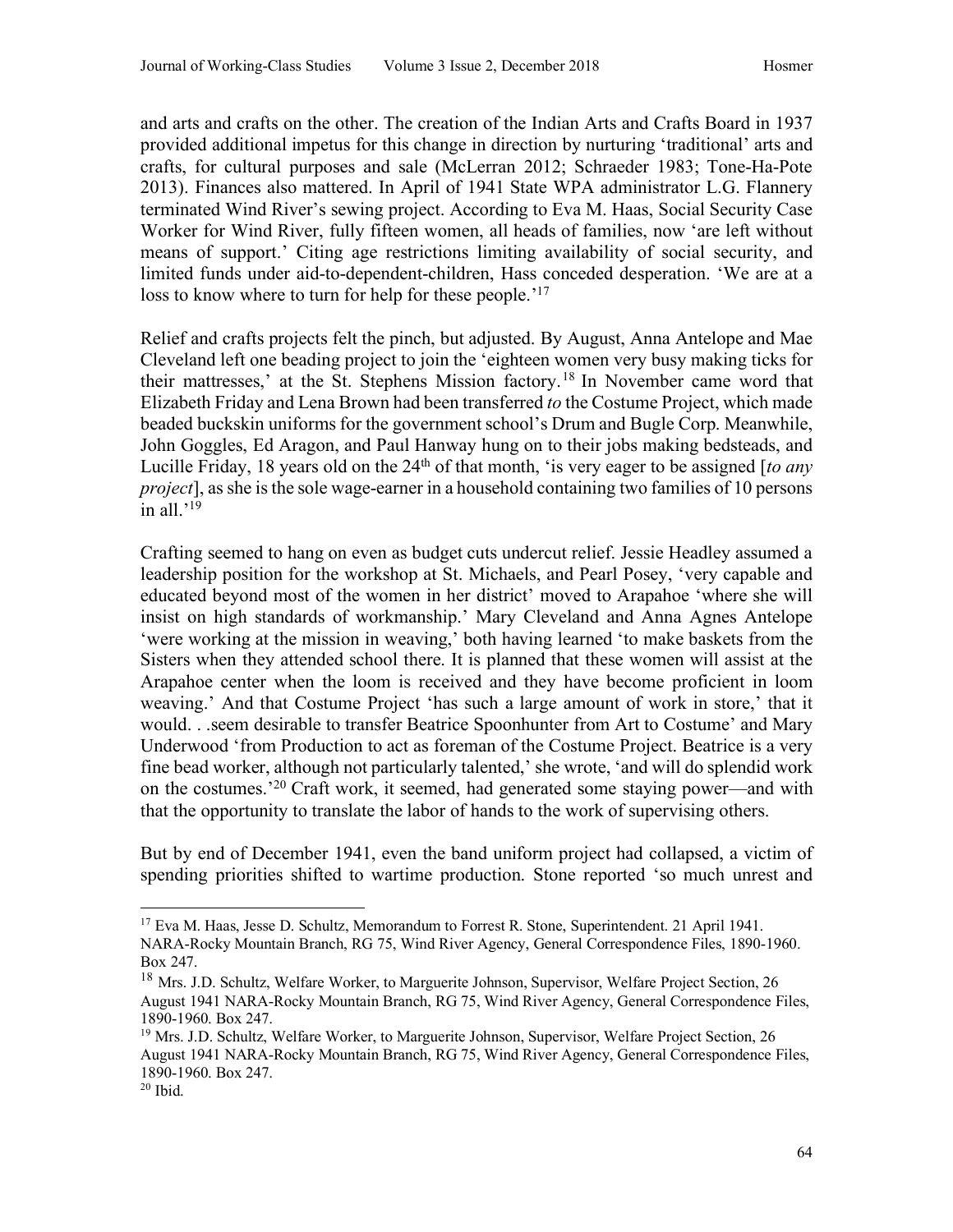hysteria' and requested some assistance in 'keeping our people busy' if only via Red Cross work.<sup>21</sup> In truth, action was already under way at Wind River. Some months earlier, and faced with 'a continuing need for employment for this group of women,' and having recently hired 'a Community Worker who has marked ability as a director of arts and crafts,' Stone proposed transforming the two sewing centers into arts and crafts facilities. 'It is my feeling,' he wrote, 'that in view of this set up, we might and probably should attempt a crafts project for twenty Indian women who will have need for such employment.' And as an added benefit, 'supervisory needs can be met' by Eva Haas and Bernice Brown [Arapaho], 'with. . .two Arapahoe women acting as leaders or instructors at each work center.' 22

This all coincided with the arrival of Jesse Donaldson Schultz on Wind River. Fresh from organizing a successful crafts cooperative on the Blackfeet Reservation in Montana, Schultz was the second—and much younger—wife of James Willard Schultz, the noted ethnographer, Indian enthusiast, and source for George Bird Grinnell's famous work on Blackfeet culture. Jessie Donaldson had been a teacher and student prior to meeting Schultz. By the mid-1930s their efforts to nurture a crafts cooperative had born fruit, and attracted the notice of Forrest Stone, then Superintendent at Blackfeet (Banks 1983).

Jessie Schultz worked to replicate her approach at Blackfeet soon after arriving on Wind River in 1940. Responsible for administering welfare programs including the mattressmaking project, cooperative work, and arts and crafts, captured her attention and imagination. <sup>23</sup> In 1941, Schultz drafted an ambitious proposal for arts and crafts cooperatives on Wind River, which she forwarded to Stone. This initiative was designed to take advantage of a crafts project of longer standing, located at St. Michael's Episcopal Mission in Ethete, and managed by Sister Edith Adams. The St. Michael's project had been quite successful, nurturing Arapaho (and some Shoshone) crafts people, principally in beadwork, moccasins, and clothing of traditional design, some of which they sold on consignment from mission buildings or by other informal means. By 1941, Sister Edith had decided to exit the business, and turn production and distribution over to the Agency, probably because of Schultz' considerable experience. Her stock was valued at \$2,500, of which Sister Edith reserved the best items, assessed at \$500, for display, with the remainder to be sold on consignment.<sup>24</sup>

Stone contacted H. G. Lockett, Principle of the Wind River Community Day School at Fort Washakie, proposing that Eva Halls and Sister Adams begin coordinating crafting effort already underway at this school and St. Michaels in Ethete. In this way, he nudged the groups together 'under the observation and guidance of Mrs. Schultz, but not with any

<sup>&</sup>lt;sup>21</sup> Stone to Miss Virgil Payne, 30 December 1941. NARA-Rocky Mountain Branch, RG 75, Wind River Agency, General Correspondence Files, 1890-1960. Box 247.

<sup>&</sup>lt;sup>22</sup> Stone to L. G. Flannery, State WPA Administrator, 1 August 1941, NARA-Rocky Mountain Branch, RG 75, Wind River Agency, General Correspondence Files, 1890-1960. Box 247.

<sup>&</sup>lt;sup>23</sup> Henrietta K. Burton, Supervisor's Report, United States Department of the Interior, Office of Indian Affairs, Division of Extension and Industry. July 6-12 1941, NARA RG 435, Entry 26, Box 9.

<sup>&</sup>lt;sup>24</sup> Henrietta K. Burton, Supervisor's Report, United States Department of the Interior, Office of Indian Affairs, Division of Extension and Industry. July 6-12 1941, NARA RG 435, Entry 26, Box 9.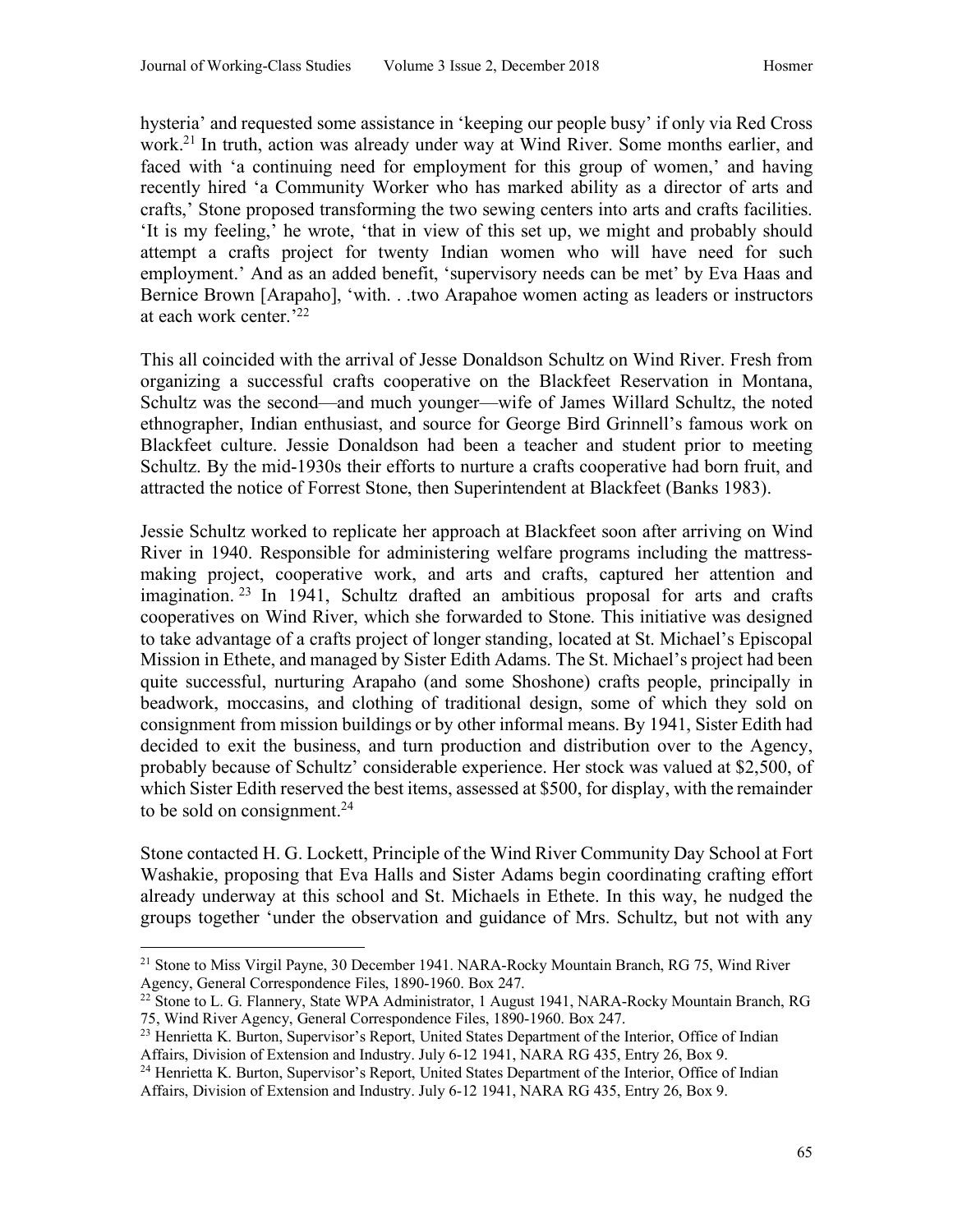financial responsibility. . . for the present.' In the meantime, Stone dispatched Schultz to assess 'the market for these articles, and check on the operations in the past. . .to determine. . .whether or not any money is being made; the approximate wage that the Indian women can earn, and what the need might be for continuing such a project.' He also asked her to assess 'the welfare of the community and value of such articles as are being turned out.<sup>25</sup> Schultz was optimistic, stressing 'the procedure of the Wind River Craft Shop has been satisfactory in the standards set for the quality of beads and buckskin used, for workmanship, and for designs and colors used.' While Sister Adams had accumulated, but had not sold, items assessed at more than \$2,000 in retail value, Schultz saw a ready market for most items. 'Since almost all of this stock of goods consists of small articles, which can sell for about a dollar, it is expected that the whole stock will move quickly,' generating \$500 in commissions for selling the inventory, a profit that 'will be sufficient to pay the salary of clerks, to meet overhead expenses, and make a few additional purchases of craft work.' Schultz recommended allocating an additional \$1,500 to increase inventory, relocating the shop to a more heavily traveled place, selling at retail rather than wholesale, and particularizing store stock. 'No two craft articles should be exactly alike, and the display of a large number of articles nearly alike tends to cheapen them in the eyes of the tourist.' 26

Two arts and crafts associations resulted, one for the Shoshones at Ft. Washakie and the other an Arapaho association located at Ethete, with organizational programs that echoed New Deal associations between arts and rehabilitation. But while Wind River craft associations fused those priorities through arts and crafts, they also rationalized production and marketing. This, in turn, reflected the developing purposes of BIA's Indian Arts and Crafts Board, and changed policy priorities, as the New Deal orientation toward selfgovernment and cultural revival gradually subsided before a new emphasis on economic self-sufficiency and commerce.

The proposal for arts and crafts associations illustrates this point. With four basic objectives:

'To engender in craftsmen a deeper interesting their inherent culture; to stimulate a zeal for acquiring the old craft techniques from the surviving Indians who practice them; to foster a sense of pride in their ability to compete with craftsmen elsewhere in creating beautiful craft articles; to supplement the family income by giving craftsmen the opportunity to market their produce,  $27$ 

The Shultz program envisioned a bureaucratic structure, complete with Craft Clubs, each headed by officers, located in community centers and calling weekly meetings. A Craft Board composed of representation from each craft club, a tribal council person, the

 <sup>25</sup> Stone to H. C. Lockett, Principal, Wind River Community School, Fort Washakie, WY <sup>31</sup> January <sup>1941</sup> NARA-Rocky Mountain Branch, RG 75, Wind River Agency, General Correspondence Files, 1890-1960. Box 372.

<sup>&</sup>lt;sup>26</sup> Jessie Donaldson Schultz to H. G. Lockett, 24 May 1941, NARA-Rocky Mountain Branch, RG 75, Wind River Agency, General Correspondence Files, 1890-1960. Box 372.

<sup>27</sup> Jessie D. Schultz, 'Purpose of Crafts Among the Arapahoe and Shoshone Indians,' 24 April 1941, NARA-Rocky Mountain Branch, RG 75, Wind River Agency, General Correspondence Files, 1890-1960. Box 372.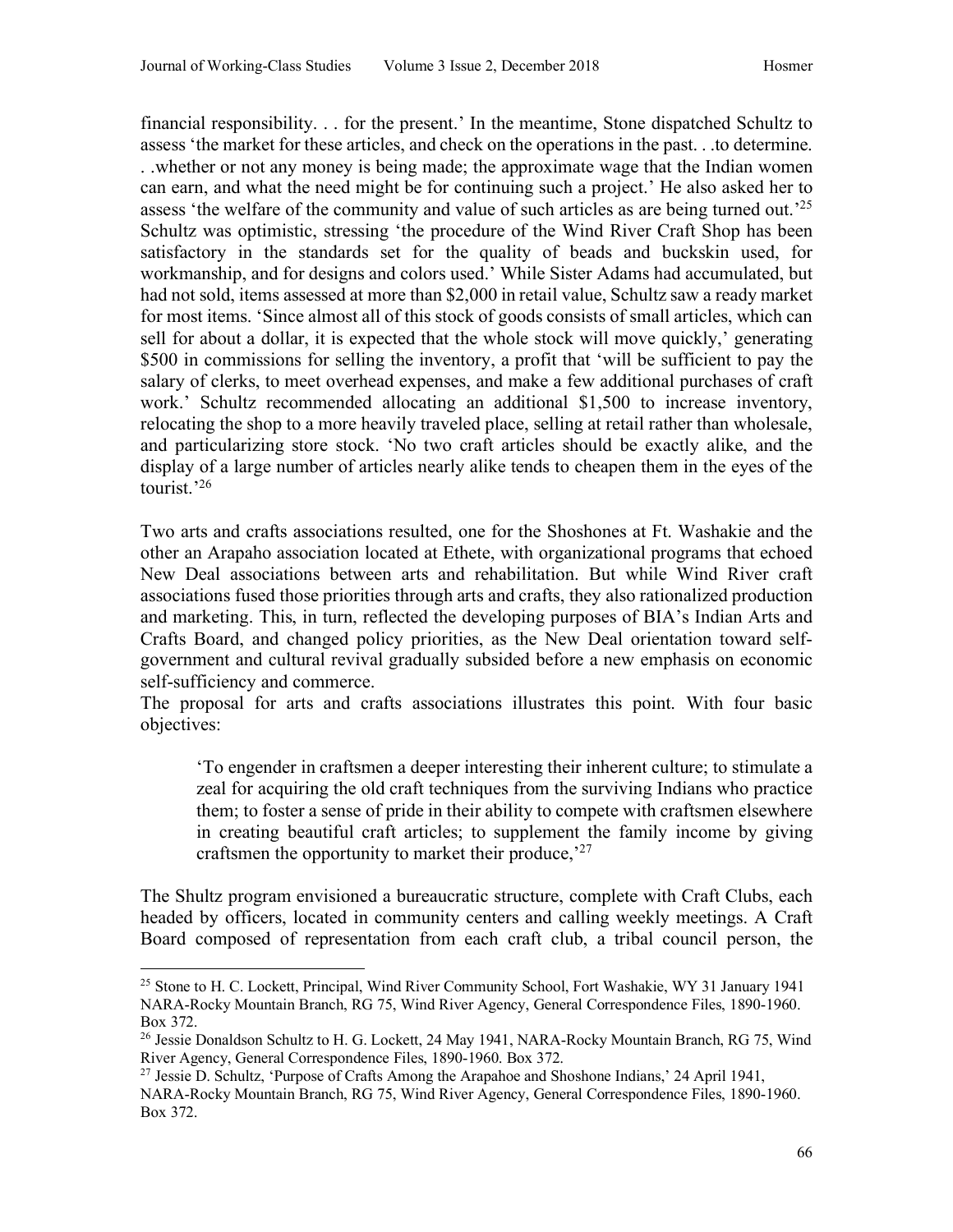superintendent and a business manager of the shop and supervisor of production (identified as an Indian Service employee). It also featured an educational program designed to train workers and maintain standards of production. This program envisioned a paid secretarytreasurer for each tribe (who 'must have the ability to deal with people, to reject work without giving offense, to act as educational guide to craftsmen submitting work for sale'), and systematized production, linking instruction with assessment, and on to marketing and compensation. Board members were encouraged to review production, and provide women with 'the opportunity of receiving criticism before the article is passed on' in order to 'be spared the embarrassment of having her product rejected by the Cooperative Purchasing Committee.' 28

As significantly, the proposal for craft clubs reflected a move to rationalize production. Accordingly, members should 'be led to think in terms of a large organization of craft workers'; 'taught the general principles of buying and selling goods and of the necessary allowance for overhead in running a business'; 'taught the necessity of looking toward selected leaders for advice and guidance in conducting their craft affairs'; 'generally be taught to formulate their own ideas regarding their future organization so that their Cooperative, when formed, will come from the minds and the wishes of its individual group members'; and 'feel that they are conducting their own affairs through their selected leaders, and that whatever success may come to the Cooperative Craft Shop will mean success for its individual members.<sup>'29</sup>

Finally, Schultz urged craft associations to emphasize traditional (and commercially viable) arts and crafts, from beading to doll making, from gloves, belts and jewelry to 'coin purses, necklaces, and beaded warriors on beaded horses,' emphasize different techniques, Shoshone and Arapaho (Eva McAdams would appreciate reference to Arapaho 'lazy stitch'), and recover 'old native crafts. . .lost to both Shoshone and Arapahoe Indians,' including 'the art of basket making which was formally done by the Shoshone.' 30

Schultz estimated a total investment of \$6580 to begin the projects, and in a later communication outlined compensation rates (which varied based upon the product), identified possible participants, including Mary Underwood, Lena Brown, Elizabeth Friday, Jessie Headly and Beatrice Spoonhunter at Ethete, and Katie Headley, Judith Bell, Myra Brown, Mary G. Lodge, Rose Dresser, Bridget Armajo, Margaret Spoonhunter and Viola Oldman at Arapahoe.<sup>31</sup>

# **III.**

In July of 1942, the Arapaho business council approved the creation of a Cooperative Arts and Crafts Association, and authorized application for membership in the Northern Plains

 <sup>28</sup> Ibid

<sup>29</sup> Ibid.

 $30$  Ibid.

<sup>&</sup>lt;sup>31</sup> Jessie Donaldson Schultz, Eva M. Haas to Stone, Re: Educational Program in Cooperation with the Wind River Indian Craft Shop' 25 June 1941, NARA-Rocky Mountain Branch, RG 75, Wind River Agency, General Correspondence Files, 1890-1960. Box 372 Folder 904.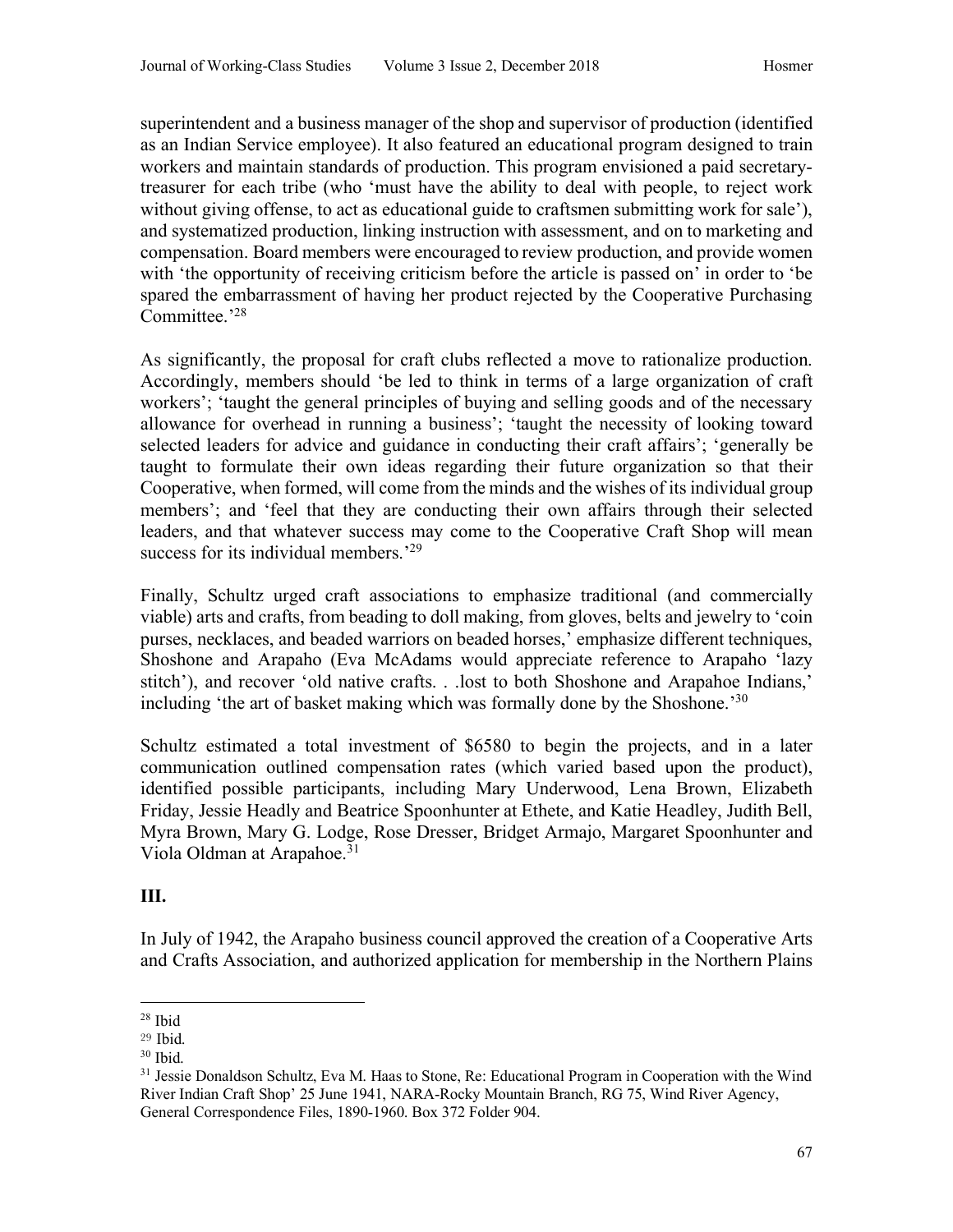Indian Crafts Association (NPICA). The Shoshone business council followed suit shortly. With that, arts and crafts activity on Wind River entered a new phase. An instrument of the Indian Arts and Crafts Board, the NPICA functioned to market arts and crafts produced at several plains reservations, Rocky Boy's and Blackfeet along with Shoshone and Arapaho. Its Browning, Montana store displayed a wide range of products, which it purchased wholesale from crafters. Reservation crafts association received funds from NPICA and paid crafters after meeting administrative expense. Jessie Schultz oversaw activities at Wind River, communicated directly with officials in Browning, reported to the Superintendent, and coordinated the activities of the Indian-run cooperative associations.<sup>32</sup>

The arrangement functioned adequately in some respects. By 1944 the Wind River Association had 77 members divided into two groups—St. Stephens and St. Michaels; Shoshones had 37 members. Arapahos specialized in moccasins, necklaces, blankets, medallions, cradles, turtle buttons, feathered lizards, belts, coin purses and beanies; Shoshones made gloves, moccasins, hand bags, dolls, buckskin horses with saddle and rider, beaded neckties, vests and jackets. Balance sheets from the 1940s indicate sales figures reaching \$10,000 annually for both associations, with most coming through the Browning store, with the remainder generated through retail sales in Fort Washakie and Ethete.<sup>33</sup> Local crafts associations fielded numerous requests, from individual consumers, retailers and collectors and Schultz reported 'fairly good' production but found it 'impossible to keep pace with the demand.' These communications reveal new articulations between production, marketing and work. Under the direction of Mabel Morrow of the BIA's educational division, the government initiated a program to place Wind River crafts in gift shops at National Parks. Instructions emphasized separating 'hand made' articles from copies and suggested marketing to 'dude ranchers.'<sup>34</sup>

Beaded moccasins were among the items most in demand. In 1944, for instance, Jessie Schultz advised a Mrs. W.W. Davis of Dallas, Texas to 'make an outline of your foot and let us know the size of shoe you ordinarily wear [and] we shall be glad to have a pair of moccasins made for you by either the Shoshone or Arapaho craft workers. The Shoshones use floral pattern in their work,' she continued, 'while the Arapahoes use conventional designs and parfleche soles.' While 'both types are beautifully made,' Schultz advised Davis that since 'Arapahoes use more beads, their moccasins run about a dollar higher than the Shoshones'— $\$6.50$  to  $\$8.50$  a pair depending upon size.<sup>35</sup> From Laramie, Anita

<sup>&</sup>lt;sup>32</sup> Forrest R. Stone to Alfreda Ward, Manager, Northern Plains Indian Arts and Craft Shop, 25 July 1942, NARA-Rocky Mountain Branch, RG 75, Wind River Agency, General Correspondence Files, 1890-1960. Box 372 Folder 904.

<sup>33</sup> Northern Plains Indian Crafts Association, Browning. Financial Statement September 1944; J.D. Schultz to J. M. Cooper, Supt., A Brief Statement of the Arapaho and Shoshone Crafts Associations, 1 October 1947; NARA-Rocky Mountain Branch, RG 75, Wind River Agency, General Correspondence Files, 1890- 1960. Box 372 Folder 904; Excerpt from Report by Warren G. Spaulding, 10 March 1944, RG 435, Records of the IABC, Entry 26, Box 9.

<sup>&</sup>lt;sup>34</sup> Excerpt from Report by Warren G. Spaulding, 10 March 1944, RG 435, Mabel Morrow to Stone, 14 August 1942, Rose K. Brandt, Superintendent of Indian Education to W. W. Beatty, 25 August 1942, NARA RG 435, Entry 26, Box 9;

<sup>35</sup> Jessie D. Schultz to Mrs W. W. Davis, Dallas Texas. 29 April 1944, NARA-Rocky Mountain Branch, RG 75, Wind River Agency, General Correspondence Files, 1890-1960. Box 372 Folder 904.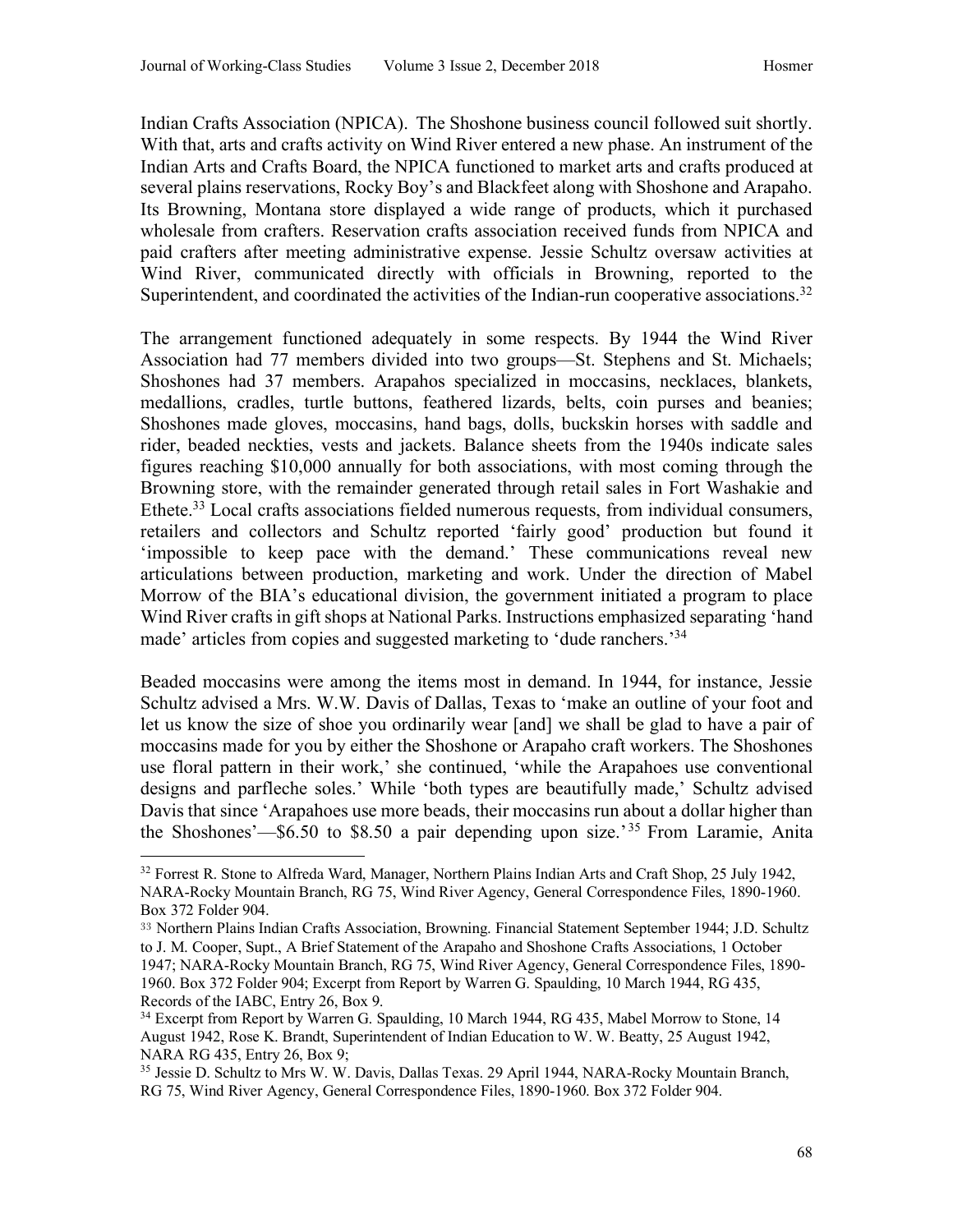Schmidt, owner of the Connor Dress Shop, asked whether Shoshone had any crafts for sale. 'The history of the Shoshone Indians has always been of interest to me, and I would like to visit the Reservation.' Superintendent Woodrow W. Palmer welcomed the visit, any time, and forwarded a price list.<sup>36</sup> Occasionally, correspondence offered Wind River crafters an opportunity to manage production on their own. In 1947 Superintendent John C. Cooper endorsed a suggestion to initiate production of jade jewelry and identified Ben Carrier, Lloyd Dewey, Ambrose Wanstall, Buster Crispin and Bill Wheeler as 'talented persons.' On the other hand, a request from Mr. Mack Perry of Brooklyn, New York for drums, earned this polite rebuff, 'Both the Arapahoe and Shoshone Indians make drums but only for their own use in connection with their ceremonials. It may be possible for you to procure drums, however, from the Northern Plains Indian Crafts Association.' And a request from the San-Tone Moccasin Company of San Antonio for 'skilled Indians that would do beading on the leather that I would send to them' generated the terse reply: 'These people do not make a practice of doing their beadwork on materials provided by other shops.<sup>37</sup>

But tensions simmered just underneath the surface. In 1947, Ethel Tillman and Suzette Wagon, Chairman and Treasurer of the Shoshone Crafts Association complained that Mrs. Mabel Mueller, manager of the NPICA had 'advised us that we must stop production on a large number of items now being made by the Shoshone.' Writing, 'We joined the Northern Plains Association because we were told we would be able to work the year around,' not just through the summer. Reminding Cooper that 'the Shoshone women want to do craft work and will produce. . .excellent merchandise during the winter months if they are allowed to,' she requested clarification on 'our obligations. . to the N.P. Ass'n. When we find out how we stand, we will know better whether we should consider withdrawing from the Ass'n and trying to do our own marketing.'38

This was one of a series of inquiries from leadership of crafts association that basically turned on a couple issues. The first concerned production and marketing and followed Mueller's attempt to dictate which items would be marketed, in what quantities, and at which times of the year. The second involved finances. By the late 1940s, the Northern Plains Association was running an annual deficit, and had come to rely upon loans to pay its bills to the two Wind River associations. Schultz acknowledged administrative problems and traveled to Billings on several occasions to restructure the cooperative store. But she also endorsed a top down, bureaucratized system of management that reduced the autonomy of local associations, and deprived crafters of income they needed, and expected. In 1947, for instance, Shultz acknowledged that NPICA owed the two organizations nearly

<sup>&</sup>lt;sup>36</sup> Miss Anita Schmidt, Laramie Wyoming to W. W. Palmer, 18 January 1953; Palmer to Schmidt, 23 January 1953, NARA-Rocky Mountain Branch, RG 75, Wind River Agency, General Correspondence Files, 1890-1960. Box 372 Folder 904.

<sup>&</sup>lt;sup>37</sup> W. W. Palmer to Mack Perry, Peripole Products, Inc., 16 April 1951; J.M. Cooper to Willard W. Beatty, 11 December 1947; Beatty to Cooper, Mrs Dee Briggs, San-Tone Moccasin Company, San Antonio 23 September 1949; Mrs Dee Briggs to Palmer, 23 August 1949, 20 January 1947, NARA-Rocky Mountain

Branch, RG 75, Wind River Agency, General Correspondence Files, 1890-1960. Box 372 Folder 904. <sup>38</sup> Ethel Tillman, Chairman and Suzette Wagon, Treasurer, Shoshone Crafts Association to J.C. Cooper, 30 September 1949, NARA-Rocky Mountain Branch, RG 75, Wind River Agency, General Correspondence Files, 1890-1960. Box 372 Folder 904.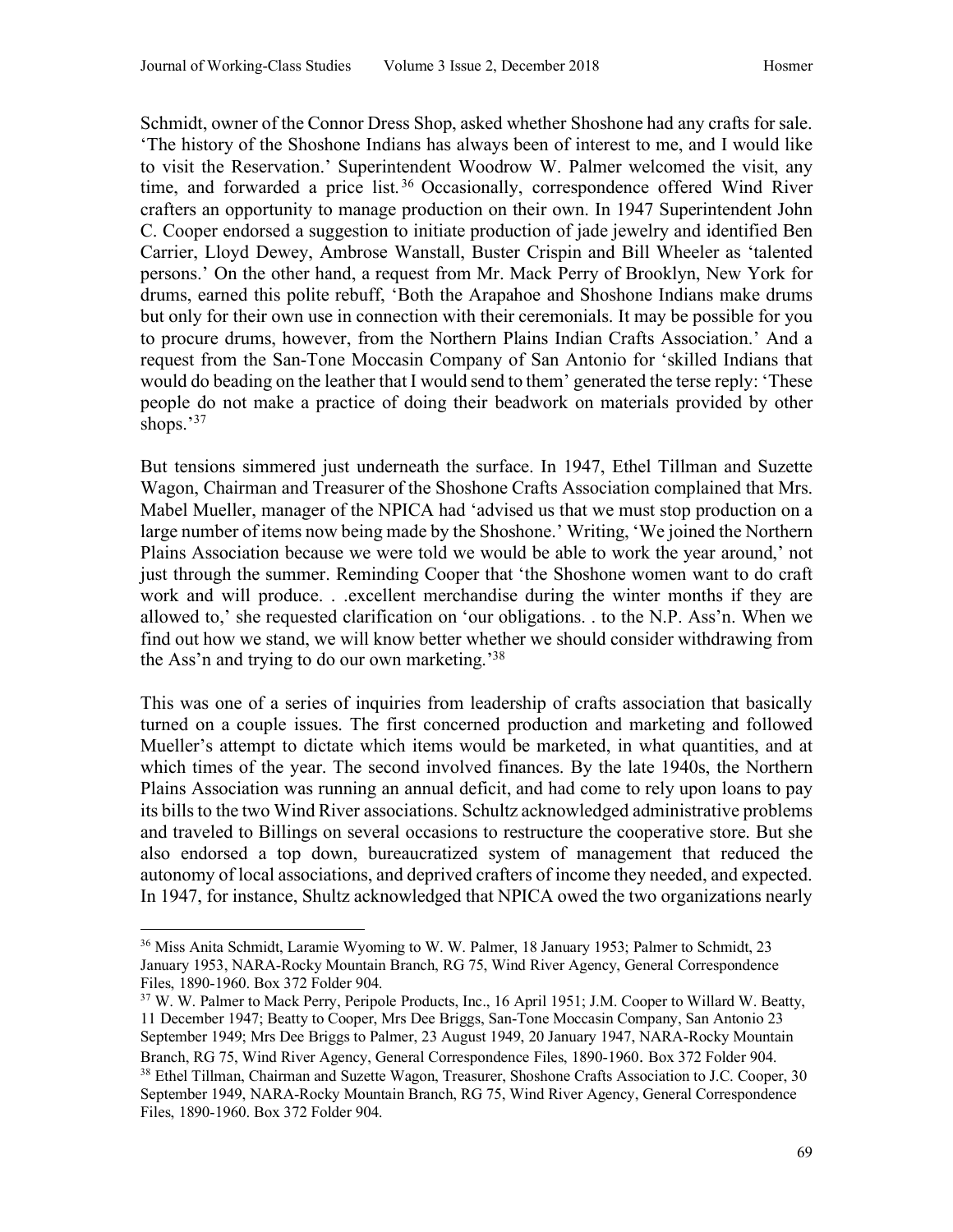\$6,000, leaving the associations in debt to the tribal councils to the tune of nearly \$20,000. All the while, craft associations had 'entered upon the production of expensive crafts such as the weaving of draperies and bed spreads and fashioning buckskin jackets, entailing the expenditure of large sums for materials and slow returns for finished products. It is this combination of factors that has made the continuation of crafts production at Wind River a serious threat.' Regardless, Mueller argued 'giving the central office the opportunity to slow down on certain items until the old merchandise was disposed of certainly helped in buying this past year. The curtailment was difficult for the workers, but looking at it from a long point of view, it helps keep operating capital safe.' This remained a bone of contention. In 1965, Morrow chastised Ethel Tillman for a shortage of moccasins and forwarded 'three dozen sheets' listing needed articles. 'This is of extreme importance,' she wrote, 'because unless this is done . . .workers continue to make the items we do not necessarily need. . .and prevents the maximum in crafts production.<sup>'39</sup>

Back in 1946, W. W. Beatty, Director of the OIA's Education Division, supported the arrangement and opposed an expansion of retail sales through reservation stores. Citing existing commitments, specifically 'the Arapahoes have contracted to furnish fabric material for the decoration of several hotel rooms in Lander,' and 'special orders for moccasins, jackets, etc., from shops in Dubois and Jackson,' Beatty proposed 'to continue the affiliation with the Northern Plains group.' In response, district director Paul L. Flickinger wrote, 'We are all going to have to do considerable missionary work all over again in this connection' <sup>40</sup> But by the middle '60s, the relationship between the Northern Plains'middle man' and the crafts people had soured further. 'I am very interested in seeing these women keep up their arts and crafts and getting a market that will make it work their while,' said an attendee to a 1964 council meeting, 'Indian Arts and Crafts shouldn't be let die just because it doesn't give them enough money to make it worthwhile.' 41

# **Epilogue**

A 1970s effort to market Shoshone crafts turned attention toward artists as well as their work. Perhaps drawing upon a recent surge in the popularity of Indian cultures, this glossy brochure portrayed crafts people less as workers and more as guardians of disappearing cultures and featured brief autobiographical statements. Opposite a photograph of Millie Guina read 'I started learning how to sew, do beadwork, embroidery, and tan hides at the age of fourteen. I am glad that I learned how to do this type of work because many of my people do not know how it is done.' Marian Day, 'When I was a teenager I participated in

 <sup>39</sup> J. D. Schultz to Cooper, <sup>1</sup> January 1947, NARA-Rocky Mountain Branch, RG 75, Wind River Agency,General Correspondence Files, 1890-1960. Box 372 Folder 904; Mahala E. Mueller to Jessie D. Schultz, 25 February 1950, NARA-Rocky Mountain Branch, RG 75, Wind River Agency, General Correspondence Files, 1890-1960. Box 372 Folder 904.

<sup>&</sup>lt;sup>40</sup> Paul L. Flickinger, District Director, to W. W. Beatty, 15 November 1946; Beatty to Flickinger, 25 November 1946, NARA-Rocky Mountain Branch, RG 75, Wind River Agency, General Correspondence Files, 1890-1960. Box 372 Folder 904. Mabel Morrow to Ethel Tillman, 4 February 1965, NARA, RG 435, Entry 26, Box 9.

<sup>41</sup> Joint Business Council Meeting, Ft. Washakie, 18 November 1964, RG 75, CCF, Box 37, File 3249-63- 054, pt. 12.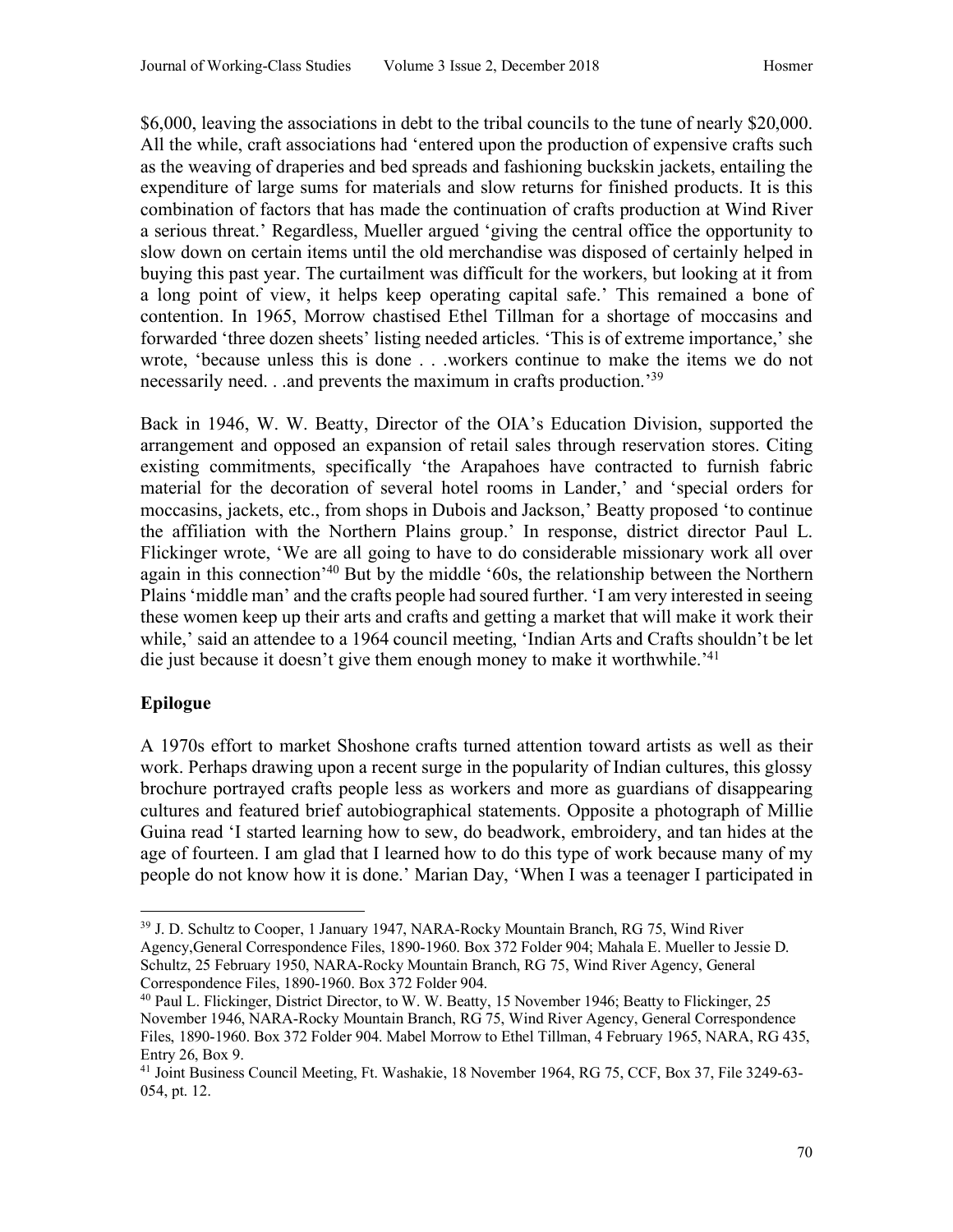the Lander Pioneer Days. I was chosen as the Shoshone Indian Queen for the event. It was at this time I became interested in craftwork. My mother taught me many things about traditional Shoshone craftwork.'

But one blurb stands out. 'The price of beads and buckskin has doubled in cost over the last five years as everything else has, yet many craft workers continue to sell their finished work at the same low prices we did ten years ago. I have watched so many bead workers go and get jobs, putting their beads away, it makes me wonder if maybe this wasn't the best thing to do.' 42

Eva McAdams has the last word, as the first. Her words, unromantic, practical as they are, refocuses our attention on arts as work and the work arts perform. Thinking about arts in this fashion allows us to catch a glimpse of these complex associations between arts and, labor and crafts. It's a place where non-natives saw arts and crafts as a means toward character reformation, of a sort, and then as a way to market Indianness to audiences outside the reservation. Theirs was a bureaucratic vision, reflective of type of association between art and work. Indians undoubtedly felt the same intersections of work and art, working for art, and the work that art does. But for some, at least, producing beautiful things also.

#### **Author Bio**

**Brian Hosmer** holds the H.G. Barnard Chair in Western American History at the University of Tulsa. His publications pivot around intersections between economic change and Indigenous nationhood in the 20th century. His books (solely authored or edited) include: *American Indians in the Marketplace: Persistence and Innovation among the Menominees and Metlakatlans, 1870- 1920* (1999)*, Native Pathways: Economic Development and American Indian Culture in the Twentieth Century* (2004), *Tribal Worlds: Critical Studies in American Indian Nation Building* (2013), *Native Americans and the Legacy of Harry S. Truman* (2010), and *Indians of Illinois* (forthcoming). He has published papers on reservation newsletters published during the 1930s, 'Community-Engaged Scholarship' in Indian country, and a study of Miami Nationhood based on papers held in the Gilcrease Museum archives (which received an award from the Oklahoma Historical Society). His next project will be a history of travel and American identity, tentatively entitled *A Trip to the States: An American Story*.

# **Bibliography**

- Banks, A. 1983, 'Jessie Donaldson Schultz and Blackfeet crafts,' *Montana: The Magazine of Western History*, vol. 33, no. 4, pp. 18-35.
- Bsumek, E. 2008, *Indian-made: Navajo culture in the marketplace, 1868-1940*, Lawrence, University Press of Kansas.

Cattelino, J. 2008, *High stakes: Florida Seminole gaming and sovereignty*, Durham, Duke

 <sup>42</sup> 'Shoshone Arts and Crafts' n.d. (ca. 1975) NARA RG 435, Entry 26, Box 9.